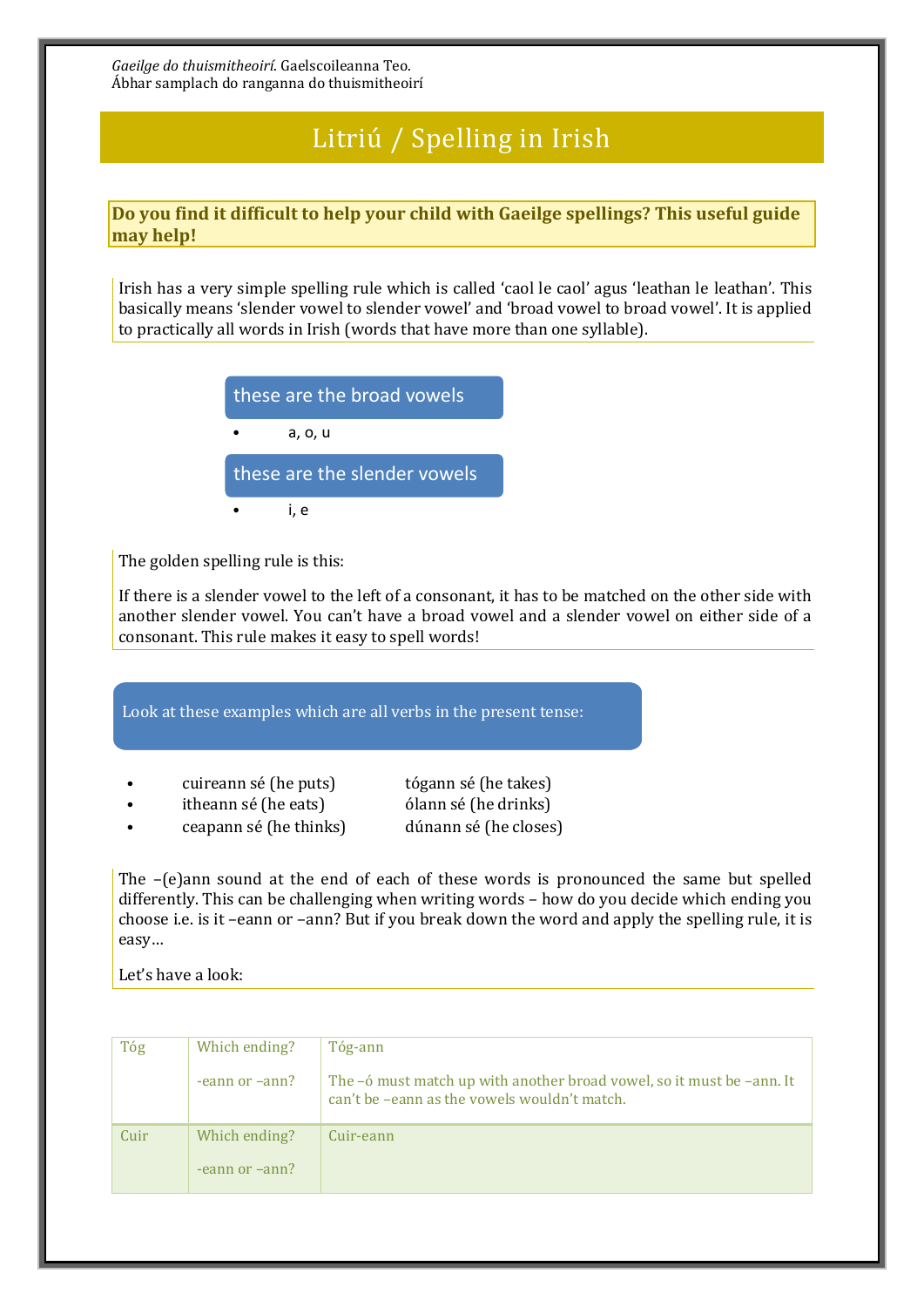## *Gaeilge do thuismitheoirí*. Gaelscoileanna Teo. Ábhar samplach do ranganna do thuismitheoirí

|      |                | The –i must match up with another slender vowel, so it must be –eann.<br>It can't be -ann as the vowels wouldn't match. |
|------|----------------|-------------------------------------------------------------------------------------------------------------------------|
| Ith  | Which ending?  | Ith-eann                                                                                                                |
|      | -eann or -ann? | The –i must match up with another slender vowel, so it must be –eann.<br>It can't be -ann as the vowels wouldn't match. |
| Ól   | Which ending?  | Ól-ann                                                                                                                  |
|      | -eann or -ann? | The -6 must match up with another broad vowel, so it must be -ann. It<br>can't be -eann as the vowels wouldn't match.   |
| Ceap | Which ending?  | Ceap-ann                                                                                                                |
|      | -eann or -ann? | The -a must match up with another broad vowel, so it must be -ann. It<br>can't be -eann as the vowels wouldn't match.   |
| Dún  | Which ending?  | Dún-ann                                                                                                                 |
|      | -eann or -ann? | The -ú must match up with another broad vowel, so it must be -ann. It<br>can't be -eann as the vowels wouldn't match.   |

## Now some real examples from Rang 2 spelling list!



| Múin-t-eoir | the ending has to be $-$<br>eoir not -óir                                                  |
|-------------|--------------------------------------------------------------------------------------------|
| Fia-cl-óir  | in this case it has to be<br>-óir not -eoir                                                |
| Ban-al-tra  | the root of this word<br>(ban-) is broad, so all<br>the other matching<br>vowels are broad |
| Siopa-d-óir | the ending has to be $-$<br>óir nor -eoir                                                  |
| Docht-úir   | again, it is broad vowel<br>to broad vowel                                                 |